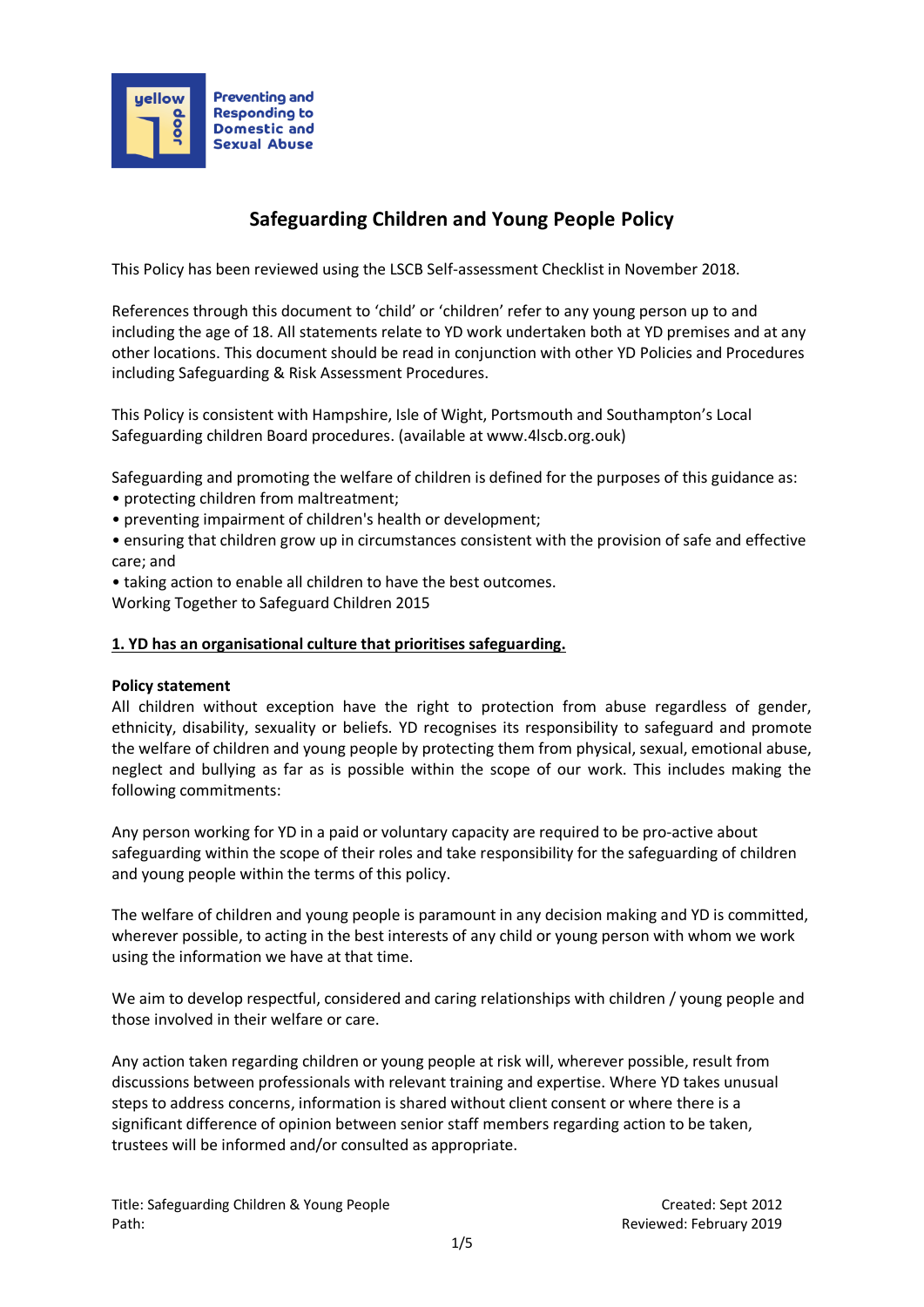

#### **Whose responsibility is safeguarding?**

Any person working for YD in a paid or voluntary capacity regardless of their role are required to be pro-active about safeguarding within the scope of their roles and take responsibility for the safeguarding of children and young people within the terms of this policy. We believe at YD that safeguarding is every body's business.

The Director of Services takes lead responsibility for Safeguarding and is part of the Safeguarding Action Team (SAT).

#### **Underpinning principles**

- YD endeavors to foster a culture of openness and integrity amongst workers and provide good support where any concerns can be aired and taken seriously.
- Whilst YD maintains confidentiality and respects client wishes regarding the sharing of information as far as is possible, these factors must always be balanced with wider safeguarding obligations.
- YD is committed to working in partnership with other relevant agencies involved in safeguarding children and to providing relevant information where possible and appropriate.
- Where YD makes a decision that information should be disclosed to the appropriate authorities, consideration should be given to whether it is more appropriate to support a client to themselves refer these concerns to appropriate authorities or for YD to disclose such information on their behalf. If YD discloses information, consent for this will be sought if possible and appropriate but should not be considered necessary if safeguarding obligations take precedence.

#### **Feedback and Complaints Procedures**

The Feedback & Complaints Policy is made accessible to clients at their first session at YD via the Agreement Form; a signed copy is given to the client. The Agreement details how clients can give feedback/ make a complaint, how clients can access the forms and request an alternative format if needed.

#### **2. Addressing concerns**

2:1 In any situation where there is an immediate risk of serious harm, Safeguarding Risk Assessment Procedures should be followed.

2:1:2 In any situation where an YD worker becomes aware of risk to a child or young person they should respond calmly and in such a way that provides as much reassurance to the child or young person as possible. It should be made clear that confidentiality cannot be guaranteed and that their concerns will need to be discussed with appropriate others. They should then discuss their concerns at the earliest available opportunity with a member of the Safeguarding Action Team (SAT). This team consists of: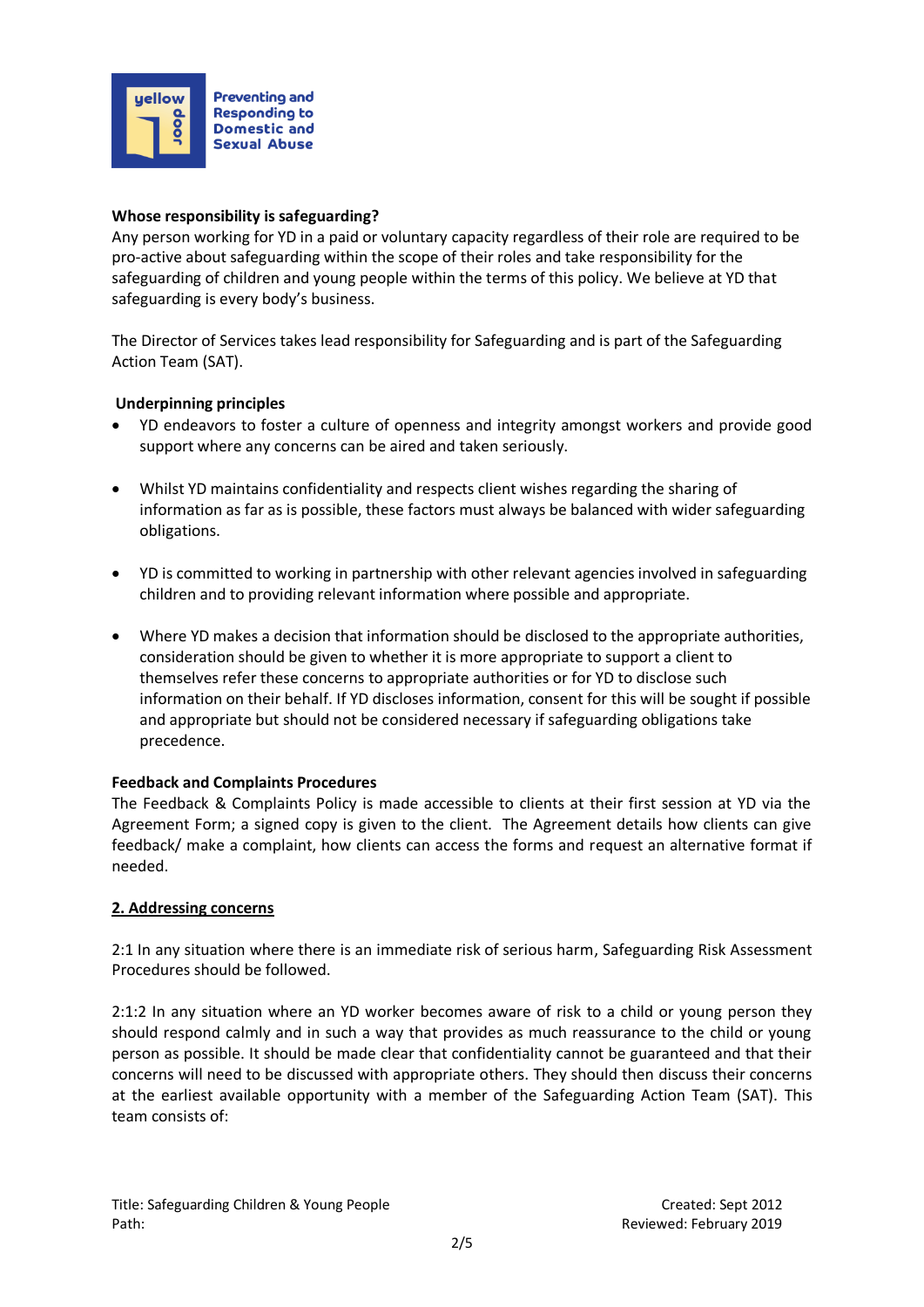

**CEO (Lead Safeguarding Responsibility) Service Managers ISVA Co-ordinator Adult Therapeutic Services Co-ordinator Children & Young People's Therapeutic Services Co-ordinator Diversity & Inclusion Co-ordinator Family Therapy Co-ordinator Trustee**

It will then be the responsibility of the SAT member to assess the risk with regard to information received and give appropriate guidance to the worker who has brought the concern. If the SAT member assesses the risk as significant, they should liaise with at least one other member of the SAT in order to take a collaborative approach to decision making in accordance with **Safeguarding & Risk Assessment Procedures.** 

2:1:3 The urgency of the process outlined above will depend upon the urgency of the risk but should always be within 24 hours of the workers concerns arising. A written record, using the YD Safeguarding Action Form, must be produced by the worker raising the concern.

The Lead Practitioner will:

- complete the section on resulting actions and monitoring procedures ensure that the reason for the concern, the detail of the risk assessment undertaken and any plans made as a result are carefully recorded using the system outlined in the Safeguarding Risk Assessment Procedures with support from SAT.
- ensure that this written record is stored securely alongside other confidential information.
- use existing structures (i.e. line management meetings, group and individual supervision, SAT meetings as appropriate) to review any ongoing areas of concern.

2:1:4 A decision to refer a concern to either Social Services or the Police should be taken wherever possible by at least one and preferably two of the SAT (unless urgent circumstances demand otherwise). Any such referral will be allocated to the most appropriate staff member and recorded using the system outlined above.

Please see the Safeguarding & Risk Assessment Procedures for how to contact the local Safeguarding Teams.

2:1:5 Any concern or allegation about a worker at YD must be taken seriously and acted upon. Please refer to the Duty to Act (Whistle blowing) POLICY AND PROCEDURE. Such concerns and actions should be recorded using the system above but will be filed separately to client files. Any such concerns must be reported to the Chair of the YD Board of trustees as soon as is possible, but within 24 hours, who will take a decision in consultation with another trustee how it will be managed internally following HR Policy. When required a referral must be made to the Local Authority Designated Officer (LADO) for guidance, a report to the Police and consider which cases are reported to the Charity Commission. The Trustees will ensure that the worker who shares the concern or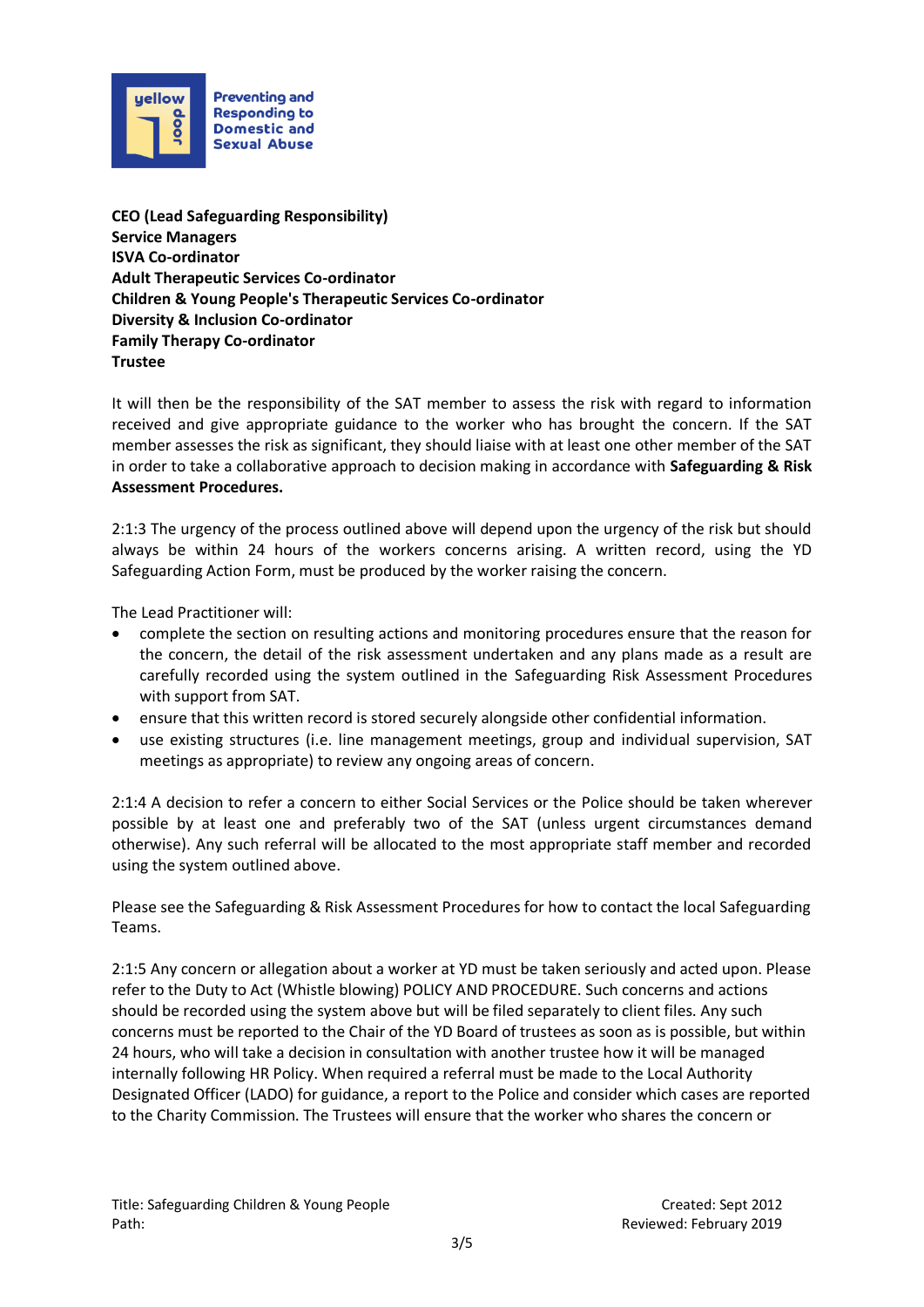

makes the allegation is adequately supported by a member of YD Management Team, by a clinical Supervisor or an independent person acting on behalf of YD. Please refer to the Duty to Act Policy.

## **3. Provide a safe and trusted environment**

#### **Service delivery and YD workers**

Work with any service user can only take place when another responsible adult is present in the building.

There should be no close physical contact between any YD staff/volunteer/visitor and any service user. Any physical intervention by a worker should only take place to protect somebody from harm and involve the minimum contact necessary. The details of any such circumstance should be carefully recorded.

All workers who have direct contact with children and young people:

- Complete a form declaring any previous court convictions
- Have appropriate DBS check undertaken and are updated every 3 years. YD is diligent in ensuring that no one is appointed who is disqualified as a trustee or to a senior manager position (at chief executive or finance director level) and the register of declarations is updated annually.
- Provide identification and evidence of relevant qualifications
- Provide two references asking specifically about their suitability to work with children or vulnerable people
- Receive this policy and other associated policies and provide written confirmation that they have read and agreed to abide by the policies and procedures of the organisation.
- Successfully complete a pre-determined probationary period which may be extended at the discretion of the service.
- Undertake Training in Safeguarding Children and Young People.
- Have access to appropriate levels of supervision, training and other learning opportunities to develop their awareness of Child Protection
- Receive information and guidance on issues relating to Child Protection in relation to their work for Yellow Door including being made aware of the Local Safeguarding Children guidance available on the internet a[t www.4lscb.org.uk](http://www.4lscb.org.uk/) with reference to the documents section and in particular the guidance available about the voluntary sector.
- All applicants for paid employment at YD will be required to give full details of their working history including any reasons for gaps in employment.

Expectations of workers include that they:

- Remain sensitive to the possibility of child abuse and neglect.
- Maintain appropriate professional boundaries (see Guidelines for YD services) and avoid behaviour which might be misinterpreted by others.
- Report and record any concerning behavior from a child/young person towards a worker or vice versa.